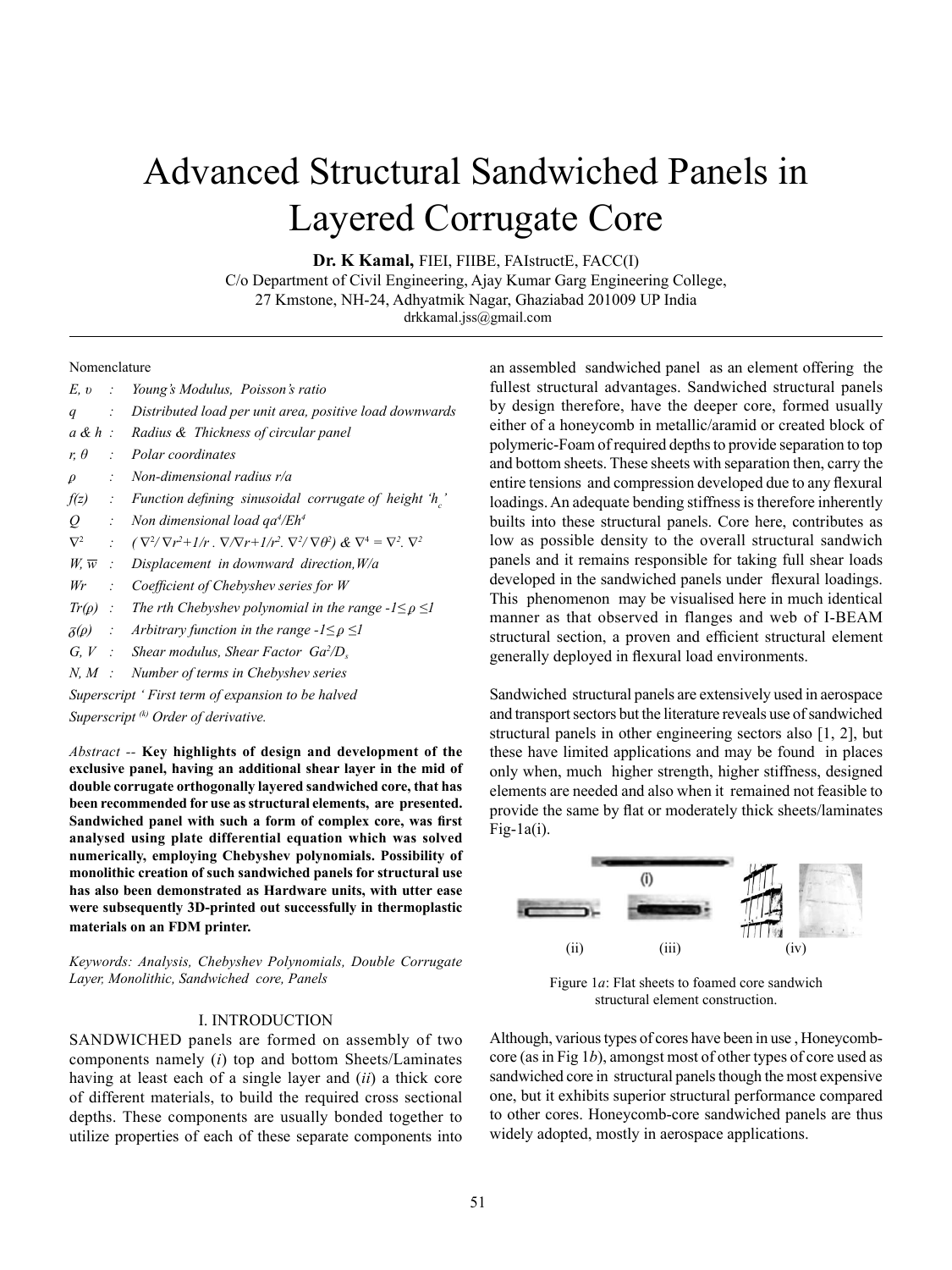

(*v*) (*vi*) Figure 1(*b*). Honeycomb-core (*v*) and Egg-tray type cores (*vi*) in structural sandwiched panels.

Owing to the real cost benefits, as also with required structural effectiveness, on the other hand, in other sector, applications of foam-core sandwiched panels can be traced in those commercial applications only that range from a small element to even some key structural elements, essentially and inherently required for high specific strength and specific stiffness. In civil Construction Industry application for instance, still it is a matter of concern, as for these sandwiched structural panels, firstly the flat sheets of construction materials or metal/laminates need be securely bonded on site, over top and bottom of the proposed core and, secondly, more importantly, sandwich panels construction applications invariably require deeper cores as compared to conventional cores. PU foams-cores for example, are in use for walls, floors, roofs, and foundations of any pre-fabricated buildings. Functionally, some sandwich panels are commercially also available as Structural Insulation Panels (SIPs) for similar use as cladding to the surfaces of any traditionally constructed buildings that only provide a barrier and help low down the transfer of heat through air.



Figure 1(*c*). Stand-alone Corrugated Sheet, as structural element.

Stand-alone corrugated sheets as in Fig. 1*c* were also used as the structural panels some times, in early  $19<sup>th</sup>$  century, specially in skins of the aircraft fuselage and wings. Analytical studies on use of these stand-alone corrugated sheets as structural elements were then reported also and are available in the literature. Considerable increase in the bending stiffness on comparison to that of a flat panel, on use of the corrugated sheet could be achieved, was already known. Similarly, corrugation oriented in axial direction were only effective whereas corrugations oriented laterally or circumferentially only lead to compensation of deformations and hence could only be deployed as crash cover sheets. Such corrugated sheets are being used in body buildings of boats as well as in girders

of Bridges fabrication with vertical corrugations of the webs. Skins on outer surface in aircraft, when used these corrugate sheets, this turned out only to the structural disadvantage from required aerodynamic behaviour [3]. Many theoretical expressions relevant for analysing these corrugated sheets as structural panels, were carried out by researchers the world over [4] and found that characteristics for example, of circular or sinusoidal corrugations, do not show up as the same in all directions. Structurally, this behaviour was correlated well similar to that of any orthotropic material panels and therefore in any further analysis of corrugate sheets these of substitute bending stiffness of equivalent orthotropic plate was suggested.



(*viii*) Figure 1(*d*). Double-corrugate sheets with PU foam core in between as structural element.

Use of those panels, formed with a core out-of high density polystyrene foam, over which at top and bottom two separate corrugated sheets securely bonded, as depicted in Fig-1*d* were also reported in the literature and these are termed as doublecorrugated sandwiched panels. These panels so developed and used may only be suitable in applications specially for architectural requirements as claddings, for example, for architectural roofs or on the walls, specifically when these walls are curved in shapes.

More recently, panels have also been engineered as sandwiched structural panels [5], on bonding top and bottom flat sheets/ Laminates. over a single corrugated sheet/Laminates as a core. This type of sandwiched panels provide adequate strength/ stiffness and also the required depths, These panels as structural elements so developed, generally suit for use in construction sector. One such structural panel type, was conceptualised on bonding two halves sets of section, each comprise of half thick corrugate layer together with either a full top or a full bottom sheets/laminates, when these sets were bonded/cured together then produced the sandwiched panels as shown in Fig. 1*e* and these are now used in some important field applications. Such panels are successfully used as trolley deck over two girders or as the continuous decking units in an GFRP foot bridge, designed and developed as also, reported earlier [6-7].

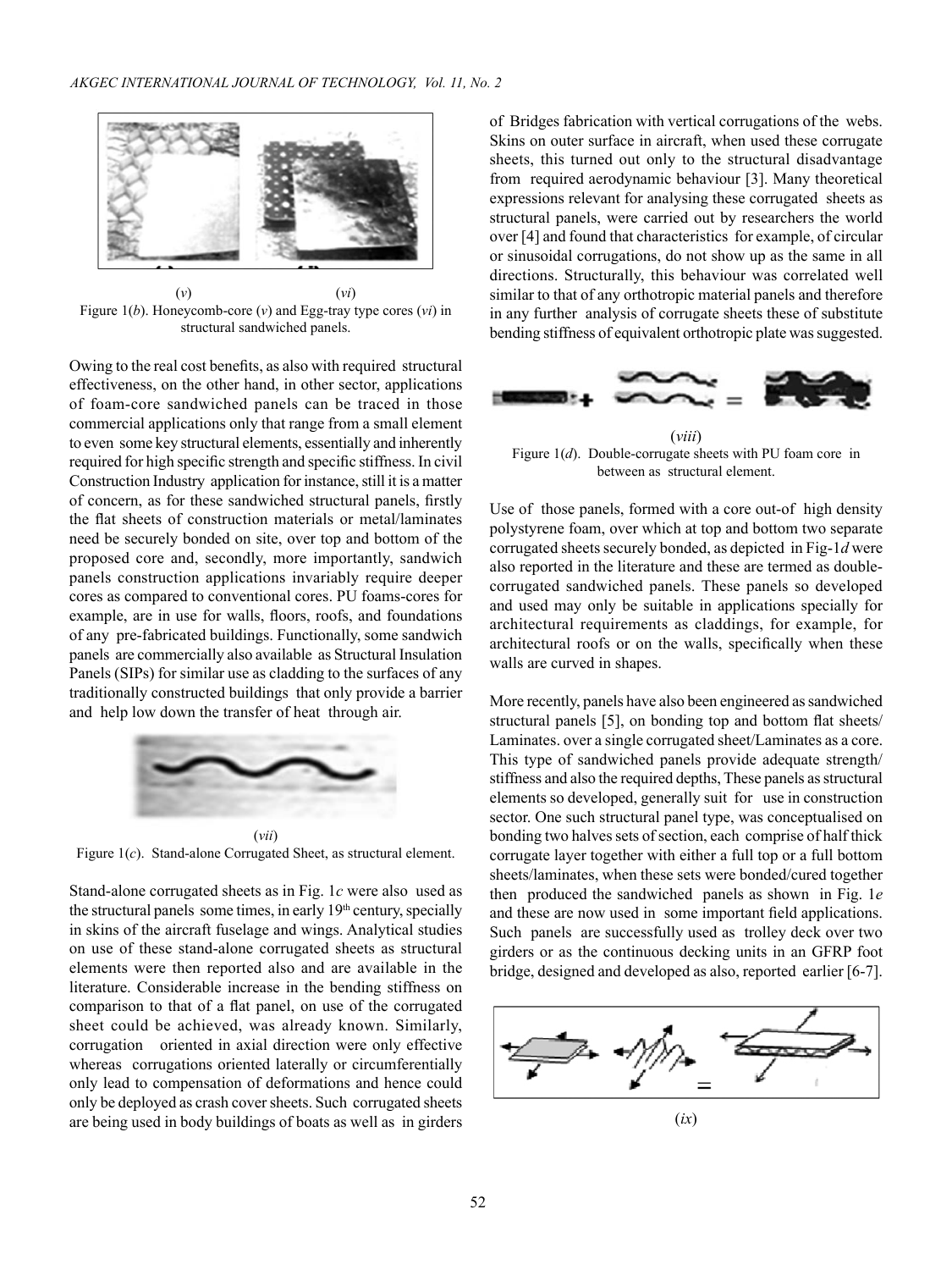

Figure 1(*e*). Corrugated GFRP laminate core sandwiched GFRP panels as deck units for foot bridges.

An addendum to the efforts in achieving more depths and also to exhibit further stronger, better structural and mechanical behaviours, a unique double corrugate layered core for sandwiched structural panels, possible to construct at site as well, has been developed now. Initially this was conceptualised by placing two units of such panels together as in Fig. 2*a* and simply bonding them one over the other. It was then observed as, in this arrangement, clearly, a mid flat layer is formed that subsequently need be created to eliminate the bonding process altogether. This layer thus acts as flat full length continued surface in mid between double corrugate layers and for effective use of a structural sandwich element this mid layer may also then be treated as a required shear layer within the core.



Figure 2*a.* Concept of double corrugate layered sandwich core in structural panels.

For the required sequential understanding of the structural behaviour of any such complex sandwiched core panels, analytical study is to be conducted first. In what follows therefore analytical study of a circular, sandwich structural panels so developed under an innovative in-house research project, is reported here, for example. The project undertaken was to address various distinct facets of the popular Fusion Additive Print Technologies that also may now be utilised in Construction Industry. Some efforts made under the project on creating '3DCMP' printer was reported by the author earlier [8]. Hardware produced as a single corrugated core sandwiched structural panels, monolithically developed, prior to taking up further development of more complex double corrugate core with mid layers sandwiched panels, was the successful outcome of this project work so carried out.

# II. ANALYTICAL STUDY

Ample information in the literature on various analytical and numerical techniques are available for solving governing equations to determine the deformations of plates. For predicting the behaviour of panels under any lateral, distributed loads 'UDL', an analytical technique for solving differential equation as well as integral equation in the form of Chebyshev Polynomials, for example, was needed as already used earlier employing Chebyshev series in range as  $0 \le \rho \le 1$ , and reported in the literature [9]. These Chebyshev Polynomials in range -1≤  $\rho \leq 1$  were also adopted by the author [10] further, to solve the governing differential equation of circular plates and studied for their Dynamic response.

For the purpose of understanding structural behaviour from those analytically obtain deflections and slopes at various points in any circular sandwich panel subjected to static UDL for example, has been carried out here and is as reported below. Here the corrugation has been developed out of isotropic base sheet material that, tend its characteristics to any orthotropic layer behaviour, thus two corrugate layers here as taken stacked orthogonally one over the other, can conveniently be analysed and predicted for the lateral displacements at various points on the panel, caused due to stress resultants imposed all along the sandwich cross section, the sandwiched cross section. Therefore here an equivalent flat plate/laminate with five layers thick with substitute stiffness value  $D_s$  of the panels has been derived first. This panel's differential equation now also includes effect of a layer as created within the core appropriately.  $D_s$  value was plugged into the differential equation and solve for such circular panels respectively with simply supported and Clamped all round edges. Numerical calculations from solution of such panel equations are carried out here as well, employing the Chebyshev polynomials since it was reported earlier [9, 10] as a rapidly converging and one of the best analytical techniques. Several numerical results on a laptop computer were obtained and plotted in the form of design charts. Many fruitful observations were then made here from the pattern of deformation so plotted for circular, sandwiched panels. Structural advantages from these charts therefore studied in detail and then based on such study, use of these sandwich panels as structural elements has been recommended for Civil Engineering applications.

*Mathematical Formulation*: Structural sandwiched panel considered here is with its profile comprises of three flat layers - at top, middle, bottom and orthogonally stacked double corrugated layers as depicted in Fig. 2(*a*) and (*b*). Owing to maintain a symmetry in cross section, a uniform thickness *'t'* of each of these layers when used, the depth of sandwich panel becomes  $4hc + 3t'$  and the thickness of its equivalent panel then considered here as

$$
h = t\{3+2(S/L)\}\tag{1a}
$$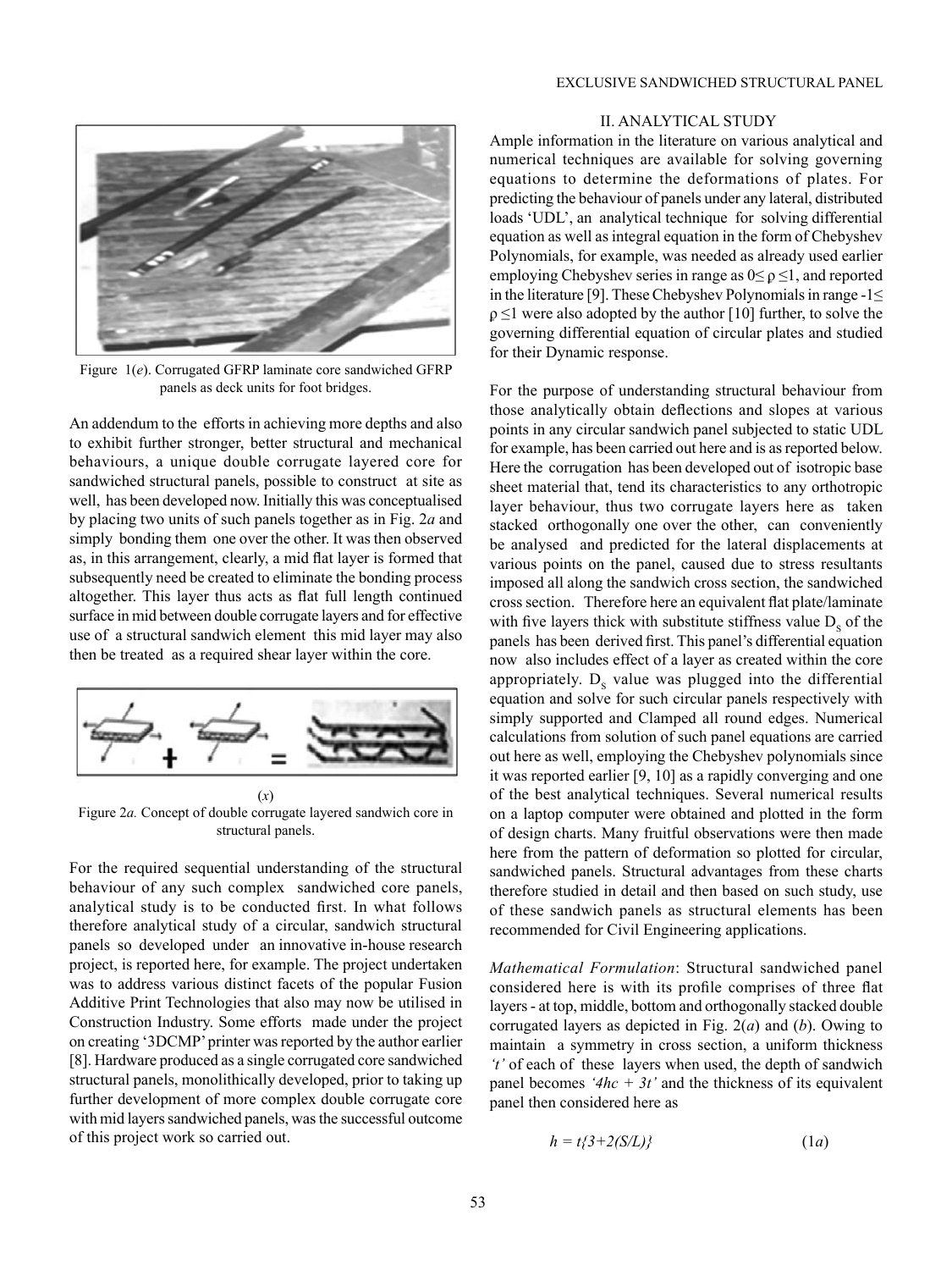As the sinusoidal geometry of corrugation has been considered here with each corrugation of height  $h_c$ , from own axis and its single wave form length '2*L*', then any such corrugate layer is defined as

$$
f(z) = h_c \sin(\pi/L)y \tag{1b}
$$

Further, the same corrugation in terms of an angle 'ф' made by a tangent to the layer at a distance *y* at own axis, is also given as

$$
f(z) = \sqrt{h_c^2 \cdot (\pi/L)^2 - \tan^2 \phi} \, J/(\pi/L) \tag{1c}
$$

For analysis of this corrugated sandwich section with 5 layers, the equivalent materials sheet flexural stiffness  $D_s$  is computed first for the section as in Fig. 2(*b*), and that differs from 'D' in case of flat plate as calculated here as below

$$
E(1 - v2)
$$
  
\n
$$
D_{s} =
$$
  
\n
$$
(1 - 3 v2 - 2 v3)
$$
  
\n
$$
\sum_{k=1}^{5} \left[ \left\{ \int_{x_{k1}}^{x_{k}} Z^{2} dz \right\} \text{for } k=1,3,5
$$
  
\n
$$
+ \left\{ \int_{x_{k1}}^{x_{k}} \int_{0}^{2L} Z^{2} h_{c}^{2} \sin(\pi/L) y.
$$
  
\n
$$
\sqrt{(1+(\pi/L)^{2}h_{c}^{2} \cos^{2}(\pi/L) dy} dz)} + \int_{x_{k1}}^{x_{k}} Z^{2} / (1+(\pi/2L)^{2} \cdot h_{c}^{2}) dz \right\} \text{ for } k=2,4]
$$
\n(2)



Figure 2*b.* Double corrugation with shear layer.

Governing differential equation in polar coordinates of circular panel with its diameter '*2a'* , total depth of sandwich core alone of ' $4h_c + t$ ', for example, with its edge either simply supported or clamped all round, and subjected to static UDL of intensity 'q' is then expressed as [11]

$$
\nabla^4 W + G/D_s \cdot \nabla^2 W = q/D_s \tag{3a}
$$

Or

$$
\begin{aligned} &\{(\nabla^2/\nabla r^2 + 1/r \cdot \nabla/\nabla r + 1/r^2 \cdot \nabla^2/\nabla \theta^2\}, \\ &+ G/D_s\} \cdot (\nabla^2 W/\nabla r^2 + 1/r \cdot \nabla W/\nabla r + 1/r^2 \cdot \nabla^2 W/\nabla \theta^2) = q/D_s \end{aligned} \tag{3b}
$$

This governing differential equation as in Eq.(3) above has been solved by adopting Chebyshev Polynomials and the solution to the problem is assumed here as

$$
\overline{\mathbf{w}} = \sum_{r=a}^{N-a} \overline{\mathbf{w}}_{r} \mathbf{T}_{r}(\rho) \tag{4a}
$$

Any given function is expressed as a sum of the Chybeshev polynomials as

$$
\mathfrak{F}(\rho) = \mathfrak{a}_{0/2} \cdot T_0(\rho) + \sum_{r=1}^{N} \mathfrak{a}_r T_r(\rho)
$$
 (4b)

wherein, r<sup>th</sup> polynomial in a Chebyshev series is defined as

$$
T_r(\rho) = \cos r \theta, \quad \cos \theta = \rho \quad ; \qquad \qquad -1 \le \rho \le 1 \quad . \tag{4c}
$$

Chybeshev polynomials obey their properties of orthogonal functions as

$$
\int \frac{1}{-1} (I - \rho^2)^{1/2} \operatorname{T}_m(\rho). \operatorname{T}_n(\rho) d\rho = \begin{cases} 0, m \neq n \\ \frac{\pi}{2}, m = n \neq 0 \\ \pi, m = n = 0 \end{cases}
$$
 (4d)

On substitution of (4*a*) in differential equation Eq (3) above the same becomes as

$$
\sum_{r=0}^{N-4} \int_{\mathcal{F}} \overline{\mathbf{w}}_{r}(\theta) + 3/2 \left( \overline{\mathbf{w}}_{r-1}(\theta) + \overline{\mathbf{w}}_{r+1}(\theta) \right) + \frac{3}{4} \left( \overline{\mathbf{w}}_{r-2}(\theta) + 2 \cdot \overline{\mathbf{w}}_{r}(\theta) + \overline{\mathbf{w}}_{r+2}(\theta) + \mathbf{1/8} \left( \overline{\mathbf{w}}_{r-3}(\theta) + 3 \cdot \overline{\mathbf{w}}_{r-1}(\theta) + \overline{\mathbf{w}}_{r-1}(\theta) + \overline{\mathbf{w}}_{r-1}(\theta) + \overline{\mathbf{w}}_{r-1}(\theta) + \overline{\mathbf{w}}_{r-1}(\theta) + \overline{\mathbf{w}}_{r-1}(\theta) + \overline{\mathbf{w}}_{r-1}(\theta) + \mathbf{1/2} \left( \overline{\mathbf{w}}_{r-1}(\theta) + \overline{\mathbf{w}}_{r-1}(\theta) + \overline{\mathbf{w}}_{r-1}(\theta) \right) + \mathbf{1/2} \left( \overline{\mathbf{w}}_{r-1}(\theta) + \overline{\mathbf{w}}_{r-1}(\theta) \right) + \frac{3}{2} \left( \overline{\mathbf{w}}_{r}(\theta) + \overline{\mathbf{w}}_{r-1}(\theta) + \overline{\mathbf{w}}_{r-1}(\theta) \right) + \frac{3}{2} \left( \overline{\mathbf{w}}_{r-1}(\theta) + \overline{\mathbf{w}}_{r-1}(\theta) + \frac{3}{2} \left( \overline{\mathbf{w}}_{r-1}(\theta) + \overline{\mathbf{w}}_{r-1}(\theta) \right) + \frac{3}{2} \left( \overline{\mathbf{w}}_{r-2}(\theta) + 2 \cdot \overline{\mathbf{w}}_{r-1}(\theta) + 3 \cdot \overline{\mathbf{w}}_{r-1}(\theta) + \overline{\mathbf{w}}_{r-1}(\theta) + \overline{\mathbf{w}}_{r-1}(\theta) + \mathbf{1/4} \left( \overline{\mathbf{w}}_{r-2}(\theta) + 2 \cdot \overline{\mathbf{w}}_{r}(\theta) + \overline{\mathbf{w}}_{r-1}(\theta)
$$

Solution of this differential equation comprise of the unknowns which are function of one or several variables and contain not only the function themselves but also their derivatives which are obtained numerically imposing the edge condition considered here as simple support and clamped at the edge which are defined respectively as

at  $\rho = +1$ , for simply supported edge

$$
\sum_{r=0}^{N} \frac{1}{W_{r}} T_{r}(\rho) = 0
$$
\n
$$
-D_{s} \left[ \sum_{r=0}^{N-3} {\{\overline{w}_{r}^{(2)} + 1/2 (\overline{w}_{r-1}^{(2)} + \overline{w}_{r+1}^{(2)})\}} + \right]
$$
\n
$$
v. \sum_{r=0}^{N-1} {\{\overline{w}_{r}^{(1)}\}} = 0
$$
\n
$$
(6b)
$$

or for clamped edge

$$
\sum_{r=0}^{\infty} \frac{1}{\mathcal{W}_r} \mathcal{T}_r(\rho) = 0 \tag{6c}
$$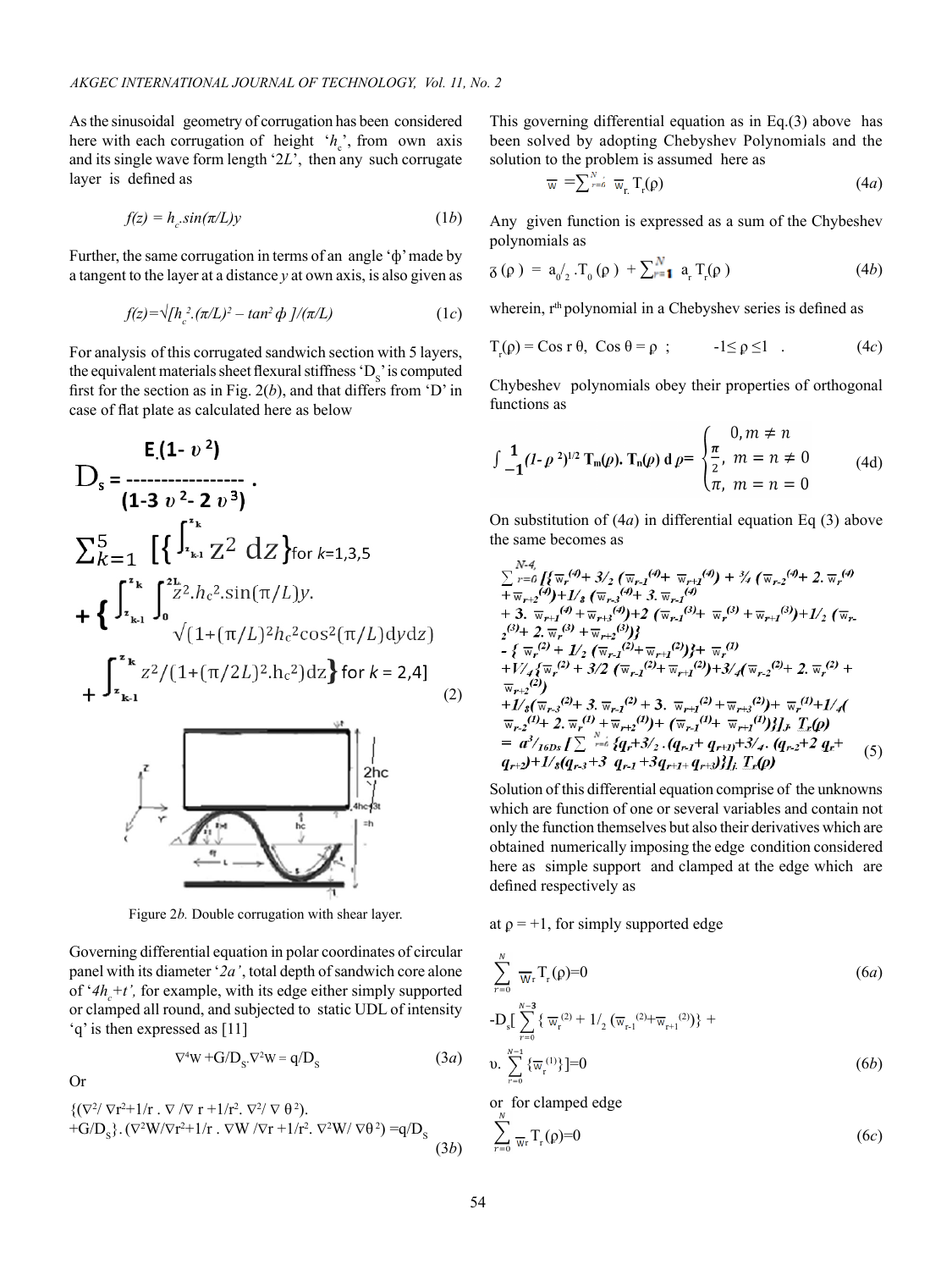$$
\sum_{r=0}^{N-1} \pi_r^{(1)} T_r(\rho) = 0 \tag{6d}
$$

and a condition that need also be satisfied for circular panels at the centre  $\rho = -1$ 

$$
\sum_{r=0}^{N-1} \frac{1}{W_r} (1) T_r(\rho) = 0 \tag{6e}
$$

$$
\sum_{r=0}^{N-3} \overline{w}_r^{(3)} T_r(\rho) = 0 \tag{6f}
$$

#### *Numerical Calculations*

Different numerical values were assigned to the design parameters including geometry 'ϼ', shear layer effect 'V', the non-dimensional load '*Q*' and the normalised deformation  $\sqrt{\pi}/h$ ' all along the diameter 2*a* of the circular, sandwiched panels under such assigned values respectively were then obtained. A variation starting with -1 for ϼ and zero for both *Q* & *V* respectively were increased then to certain required maximum, for example here as  $+1$ , 20 and 5 respectively. The downward deformations from neutral axis, at various points, have been obtained for panels with edge conditions as simply supported and clamped all round respectively. These parametric values were varied in steps appropriately and the resulting normalised deflection  $\overline{w}/h$  of sandwiched panel at various points were obtained and plotted in the form of generalised design charts.

## III. RESULTS AND DISCUSSIONS

From the numerical results obtained out of this analytical study, certain behaviour and also effectiveness on their use as sandwiched panels with required inbuilt structural benefits have been ascertained. From these behavioural pattern arrived from plots of normalised deflections  $\overline{w}/h$  values at various points along diameter of the circular panels is for any static, UDL. This pattern for any circular panels with SS or clamped edge, show different variations in downward deflections value. This pattern itself here, acts as a generalised, design chart for any other circular panels. One can, for example, obtain the desired results at any point for a circular panel just by multiplying the calculated value of *'Q'* of that panel load, to the read values of normalised deflection at that point from this design chart. Numerical values of  $\overline{w}/h$  at the centre also when plotted with varying values of a few calculated *Q*, for example, show a clear reduction in /h. due to the presence of shear layer as also on further varying values of parameter *V*, representing the mid layer, thickness effect thus are also obtained here. Central deflections pattern as in Fig. 4 (*a*) and Fig. 4(*b*) show considerable drop for example, in values of  $\overline{w}/h$  in both edge conditions as SS and clamped respectively. Further, sandwich core in the panels once provided with a shear layer in the mid (use Ds), small gain/advantage on layer thickness effect has been found variation in *V* values on representing such shear layers. Another design chart as plotted for values of  $\overline{w}/h$ , except for  $V = 0$ , for example is shown in Fig. 5*a*. This reflects a reduction in values of  $\overline{w}/h$  at several points along the diameter from one support edge to the mid of the panel for any variation in the non zero values of *V*. This chart also explains that a clamped edge sandwiched circular panel be preferred over the same with SS edge in structural applications. Further as it should be, when plotted the values of normalised defection  $\overline{w}/h$  wrt that of a clamped panels (but use of 'D') without any sandwich core, the  $\overline{w}/h$  values of panels with and without sandwich layers for example, while as considerably reduced, in case of panel edge with SS, Fig. 5(*b*), is observed whereas, the same tend to vary little for those panels with clamped edges under identical load conditions.

EXCLUSIVE SANDWICHED STRUCTURAL PANEL

All these generalised charts are furnished here for ready use in design of any circular structural panels with (use  $(D_s)$ ) or without any sandwich core (use '*D*').



Figure 3. Downward deflections  $(\overline{w}/h)$  at various points along dia of panels under UDL of unit value *Q* 



Figure 4(*a*). Presence of shear layer influence the flexural behaviour under various *Q* values, for circular panels of clamped edge.



Fiure 4(*b*). Presence of shear layer influence the flexural behaviour under various *Q* values, for circular panels of SS edge.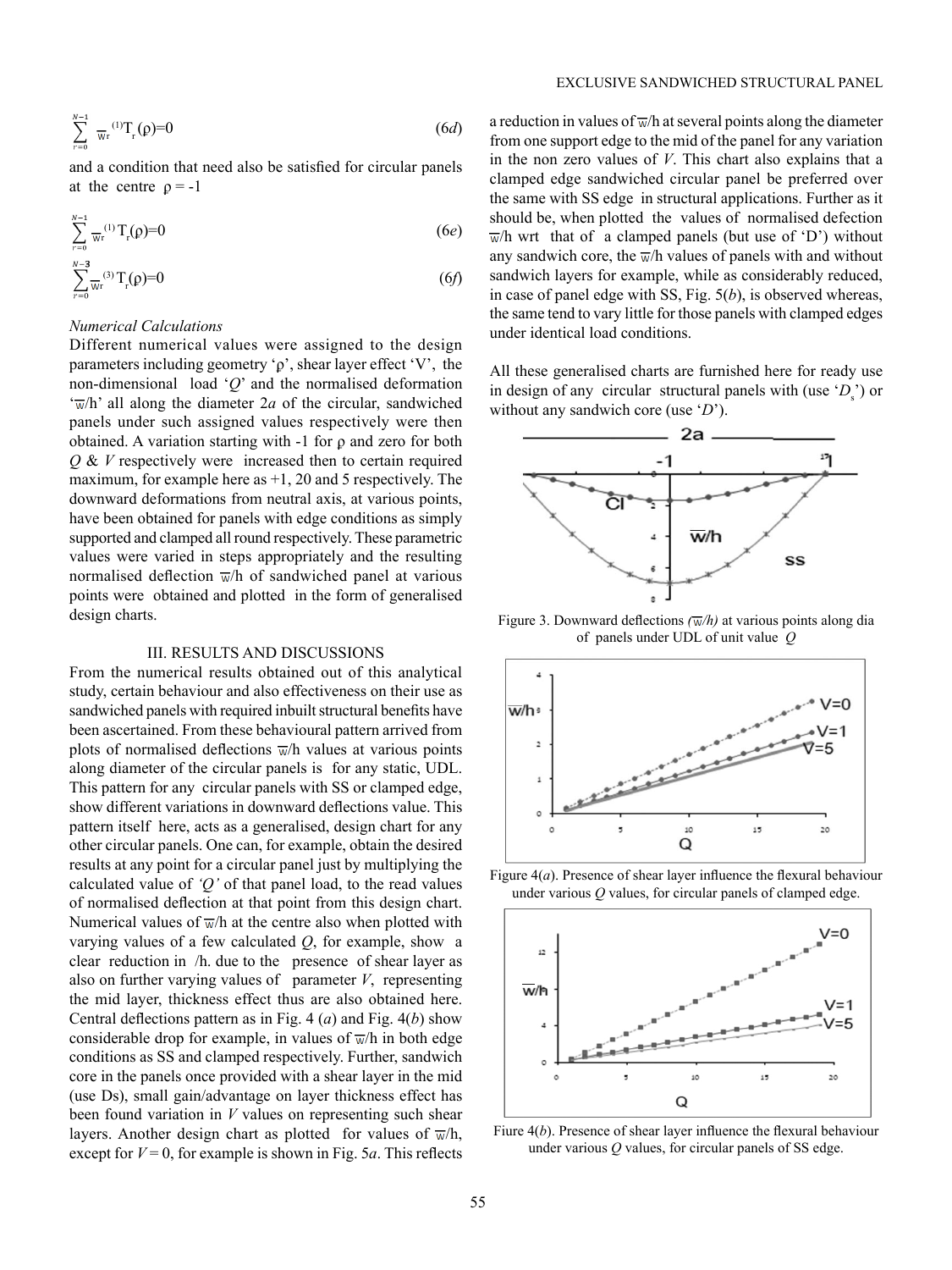

Figure 5(*a*). Influnce of non-zero *V* on central deflecions for SS and clamped panels.



Figure 5b. Influence of non zero V values on the  $\overline{w}/h$ , of ss & Clamped panels all wrt to that of clamped panels with V=0.

## IV. MONOLITHIC PANEL HARDWARE

Designers and Architects in the construction industry, so far remained bound only to choose in their projects some identical and simple geometry, employ simple sections of structural elements. Construction of any sandwich panels in itself, remained almost absent as these were requiring some suitable bonding materials and/or their formations called for, a labor intensive process on site.



Figure 6. A 3D-CAD soft model converted into STL file subsequently used in FDM printer.

There has been a felt need for a newer, better and easy to handle production process at sites, for structural elements to be use in construction. With a growing interest of construction industry adopting AM technique such as used in 3D printing, it is felt that, this technique can especially deal with, creating any geometry now. Therefore deployments of any such complex corrugates sandwiched core between two flat layers, once monolithically created as sandwich panels, will surely find applications as structural element. These panels have increased higher load carrying capacities and other structural advantages. Possibility to create monolithically such Hardware of structural sandwich panels in profile that consist of a mid flat layer between a double corrugations core as has been realized here, was proved soon after the rectangular panels with single corrugate layer were monolithically produced in one piece and successfully demonstrated [12]. A circular panel for example, with this double-corrugate layered sandwiched panel has been made now and demonstrated here after it has been 3D-printed out. For this demo however, a solid 3D-CAD model was used and same was then converted into STL file (Fig. 6) on a PC attached to a 3D printer (Fig.7*a*). Hardware, in thermoplastic has been monolithically 3D-printed out using FDM based printer successfully with utter ease. In Fig. 7(*c*) and Fig. 7(*d*), this Hardware of complex sandwich core section as conceptualized is shown in two orthogonal views respectively. From this demonstration of printing successfully the exclusive corrugated sandwich profile, it is believed that any such circular/rectangular sandwich panels can be created and used, will then provide all required structural benefits which will also prove effective in civil construction Industry.

Further, it is felt that possibility also exists to develop any such sandwiched panels in construction mix in near future with utter ease. Attempt was already made in this direction as on the lines of a commercial grade 3D-printers, scaling on in-house 3DCMP[8], priner was then developed for use at CE Department that deals with use of concrete mixes.





(*a*) FDM based commercial (*b*) single corrugate Sandwich grade developed printer used monolithic panel hardware

Figure 7 (*a*) Single corrugate sandwiched core monolithic rectangular panel as 3D printout.



View 1 View-II

Figure 7(*c*) Hardware as conceptualised with core, one side and another orthogonal side views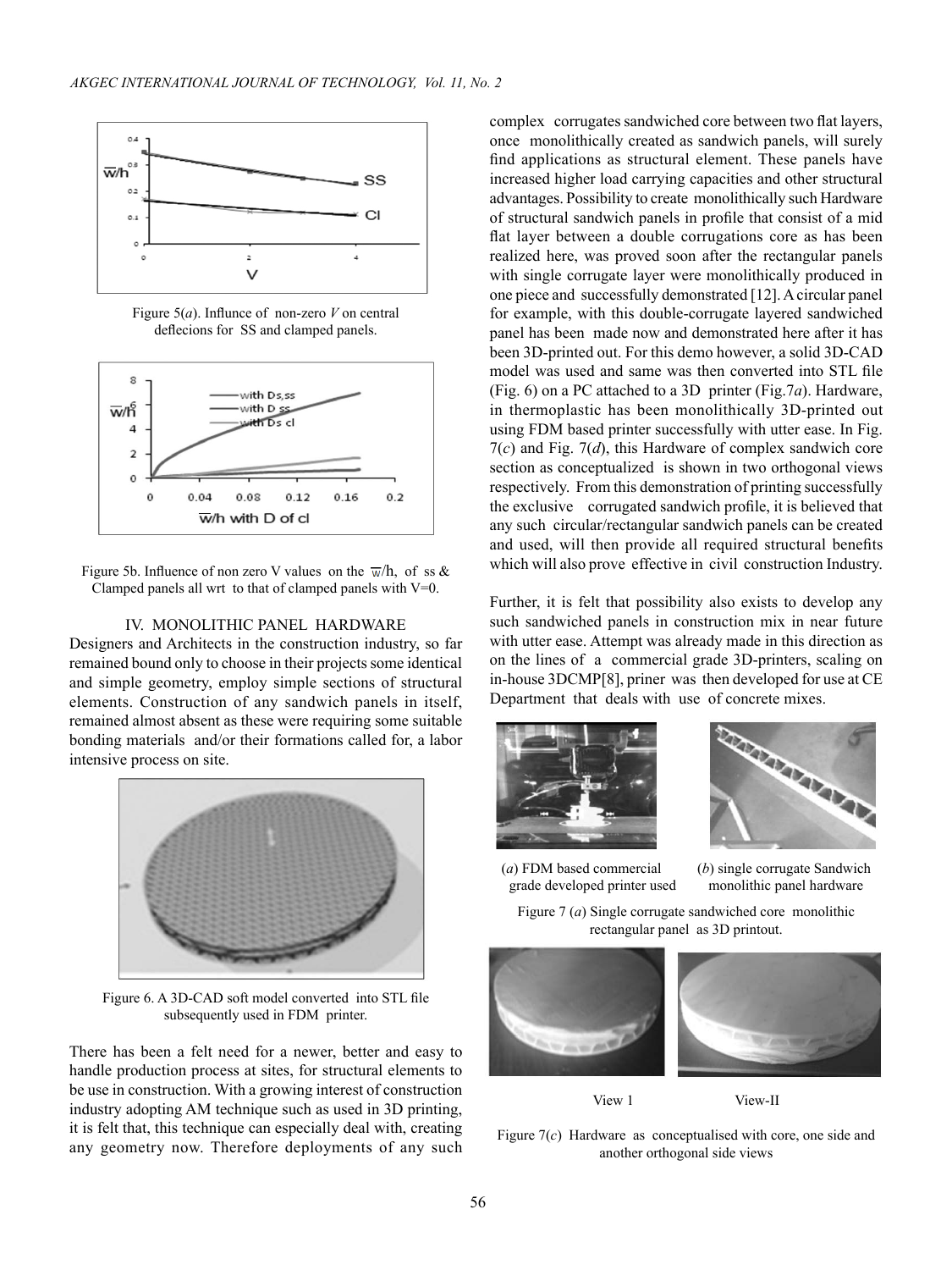## EXCLUSIVE SANDWICHED STRUCTURAL PANEL



Figure 7(*d*). Conceptualised double corrugated sandwich core monolithic sandwich circular panel hardware.



Figure 8. An in-house scaled up '3DCMP', printer for dispensing the construction mix materials.

#### V. CONCLUSION

Graphical representation of numerical values obtained from this analysis resulted in design charts are for applied unit load, *i.e.*  $Q=1$ , and hence for computed values of  $Q$ , for any circular panels, the normalised deflections  $\overline{w}/h$  of the panels can be arrived at all along the diameter of any circular panels using computed Q as multiplier to the respective values of  $\overline{w}/h$  read on this chart. From this study, it has been clearly understood that adopting the proposed exclusive sandwich corrugated core profile, since can now be developed with ease, will offer, further enhanced load carrying capacities, increase stiffness, reduce construction costs and keep weights to bare minimum, of structural element for varieties of civil engineering applications. Monolithically developed such panels through 3D-printers, as demonstrated here successfully, also opens possibilities to construct such corrugated sandwich panels in concrete mix with ease and also to use. To achieve this, a type of printer as '3DCMP' in-house developed for example, holds the future promise on several construction aspects including many complex geometries as well as such more complex sandwich profiles for structural panels.

# ACKNOWLEDGEMENT

Author remains thankful to Dr R.K. Agrawal, D.G., AKGEC for his constant encouragements to carry out innovative research activities at Departments of AKGEC. A National Seminar was organised with Financial Support extended by SERB, DST, GoI, wherein an FDM based 3D printer, then developed by Sri Pradeep Jain, was demonstrated successfully to all the participants.

#### REFERENCES

- [1] K. Kamal, D.K. Murthy and S.R. Dharwadkar, 'Modernization of bridge decking panels through GFRP", *Proc. All India seminar on composite materials and application,* Ahmedabad, 4-5th September 1992
- M.R. Joshi, "Development of PUF Sandwich Filler panels for a [2] K.Kamal, V.B. Khire, S.S. Kulkarni, S.R. Dharwadkar and Mobile Bridge", *Proc. Aerospace Composites, Challenges and opportunities,* COMPOSITES'94, pp-375-396, 17-18 February Trivandrum, 1994.
- [3] S. Barbarino, O. Bilgen, R.M. Ajaj, M.I. Friswell and D.J. Inman, 'A Review of Morphing Aircraft'. *Journal of Intelligent Material Systems and Structures,* vol. 22, no.9, pp.823–877, 2011.
- [4] M.C. Winkler, 'Analysis of Corrugated Laminates', Diss ETH no. 20130, Zurich, 2012.
- [5] K. Kamal, S.R. Dharwadkar and M.R. Joshi, "Development of Decking units in FRP to improve the performance of a bridging system", *Proc. ISAMPE, Conference & Exhibition on Fibre Reinforced Plastics, Composites and their Applications,* CEFCA-93, Bangalore, pp.V-12 – V-24, August 1993.
- [6] K. Kamal and M.R. Joshi, "On the use of advanced composite corrugated core sandwich laminates as structural panels", *Proc. ISAMPE National Conference on Composites–INCCOM 10*, RDE(E), Pune, November 18-19, 2011.
- [7] A.K.V. Pandalai, "Rectangular GFRP Structural Panels", Articles published in CPDM, Vol.II funded by DST,GoI, TIFAC (1993-95).
- [8] K. Kamal and P. Tiwari, '3D construction mix printer (3DCMP) fitted with a disposable, dispenser cum extruder unit' Construction Management tools in built environment', *Journal of IBC,* vol. 27, no. 1, pp. 43-47, 2019,
- [9] S. Alwar and Yogendra Nath, 'Application of Chebyshev polynomials to the Nonlinear Analysis of circular plates' Int *Journal of Mech. Sci.,* vol 8, pp. 589-595, 1976.